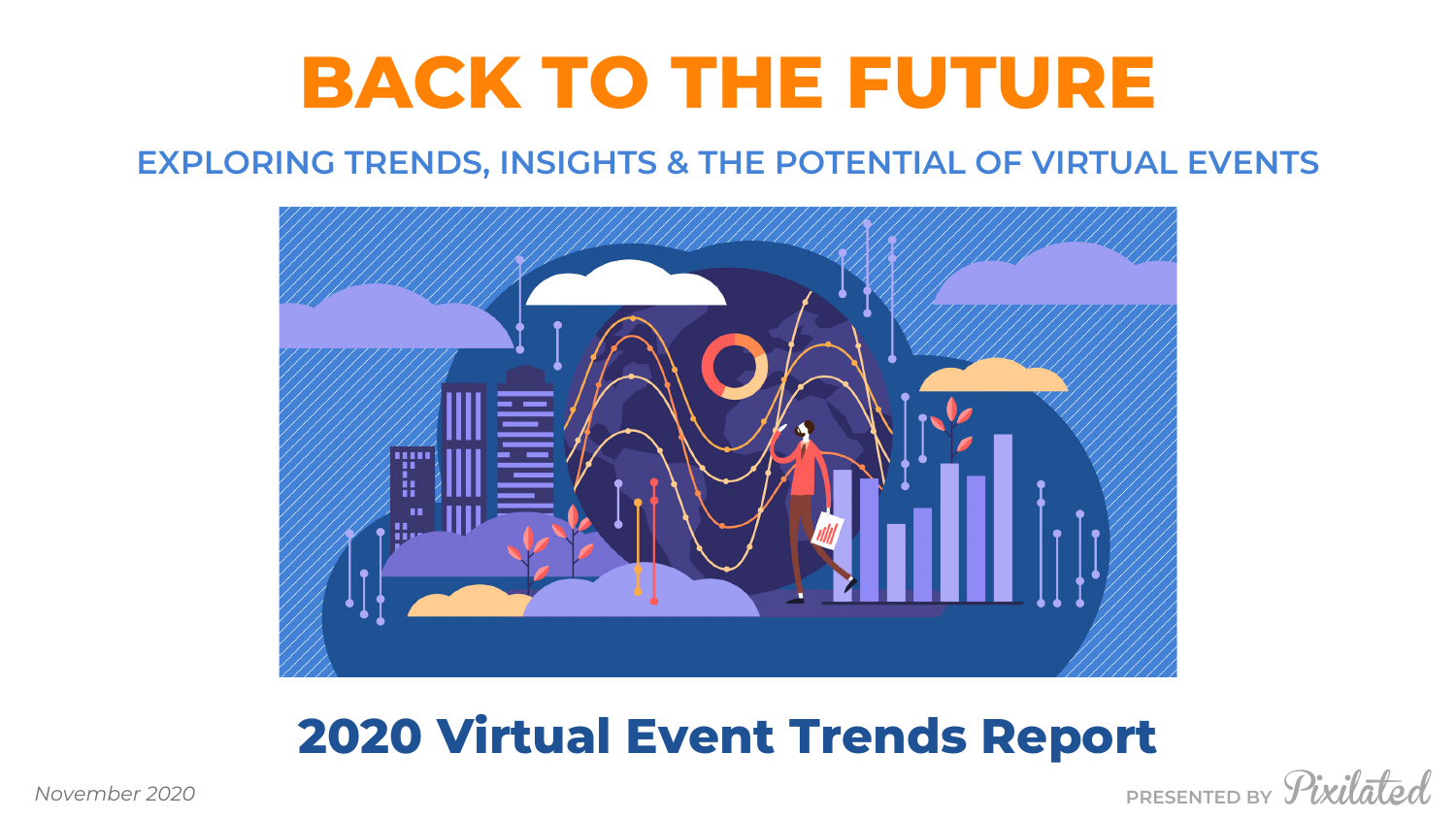# **Table of Contents**

**Keeping Their Eyes on the Prize -** *How Can Organizers Defeat Zoom Fatigue?* **1. What's In It For Me? -** *How to Differentiate Your Event* **2. From Infancy to Adulthood -** *Navigating Event Technology* **3. Show Me the Money -** *Monetizing the Digital Experience* **4. Until We Meet Again -** *The Emergence of Hybrid Events* **5.**

**Introduction & Thank You**

**Who Responded?**

**Top 5 Takeaways**

**The Show Must Go On**

| efeat Zoom Fatigue? |  |
|---------------------|--|
|                     |  |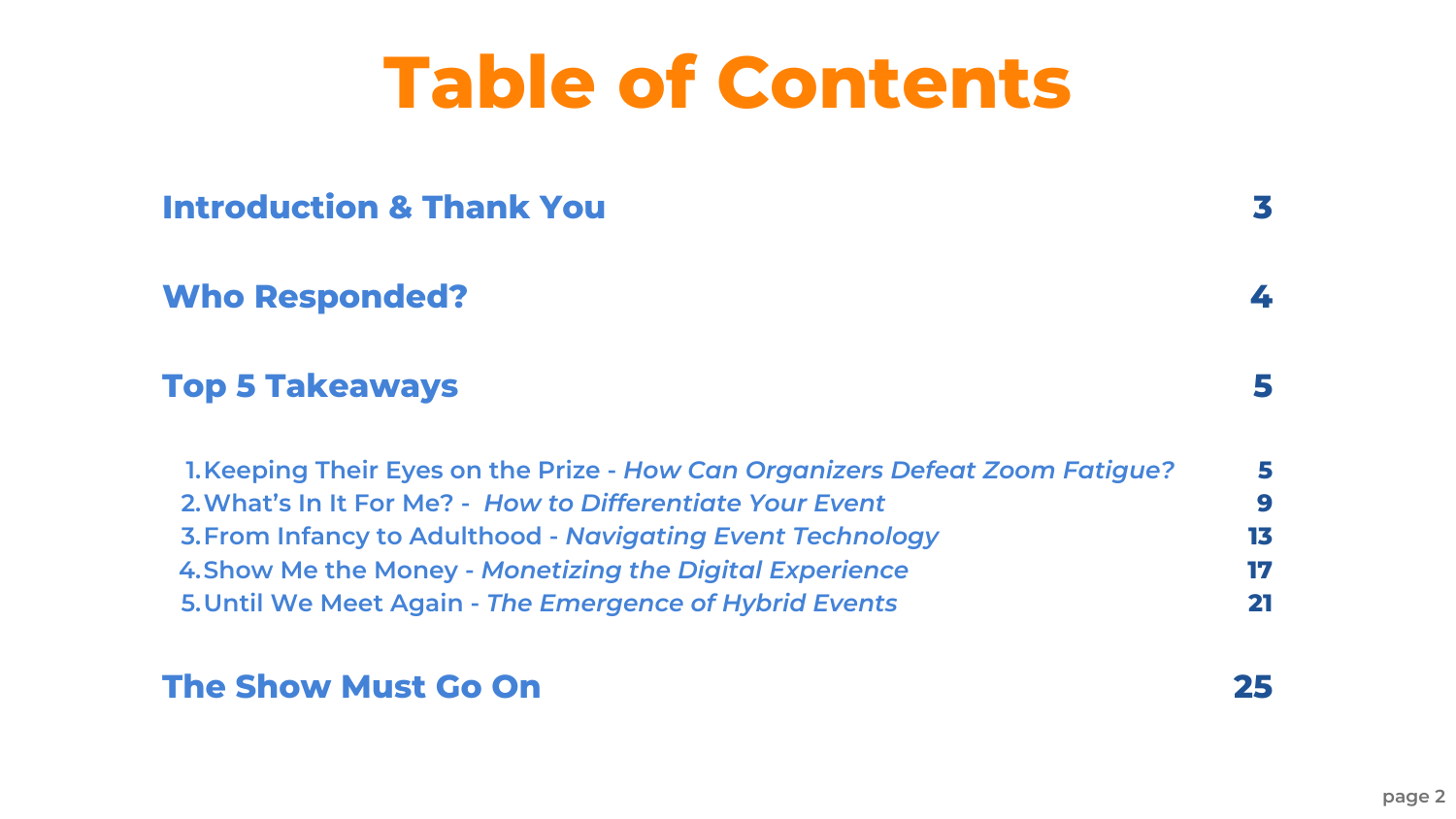When we started thinking about this survey, we knew that asking event professionals about the biggest virtual trends would be a loaded question. Obviously, there are strong opinions, but we weren't prepared for such a wide range of responses; there was a lot to digest.

What is abundantly clear is the events industry has an opportunity to create true digital experiences with authentic user engagement. While it may not be easy, it is possible. The broader reach of virtual events offers the chance to promote your mission and organization to a national, or even global, audience.

That said, how do you measure success behind an entirely virtual event? It cannot simply be by registrations since they're often free and attendance is not guaranteed. Virtual events allow us to track who logs on and off, who is idle, which sessions were the most popular, how many people visited an exhibit booth, and much more. Do these metrics give us the full picture when we account for Zoom fatigue and the saturated virtual events landscape?

In the pages that follow we dive into all of this and more. Thank you to those who provided feedback and shared your expertise. The Pixilated team appreciates your time, and we hope that everyone benefits from the creativity of your peers.

# **Introduction & Thank You**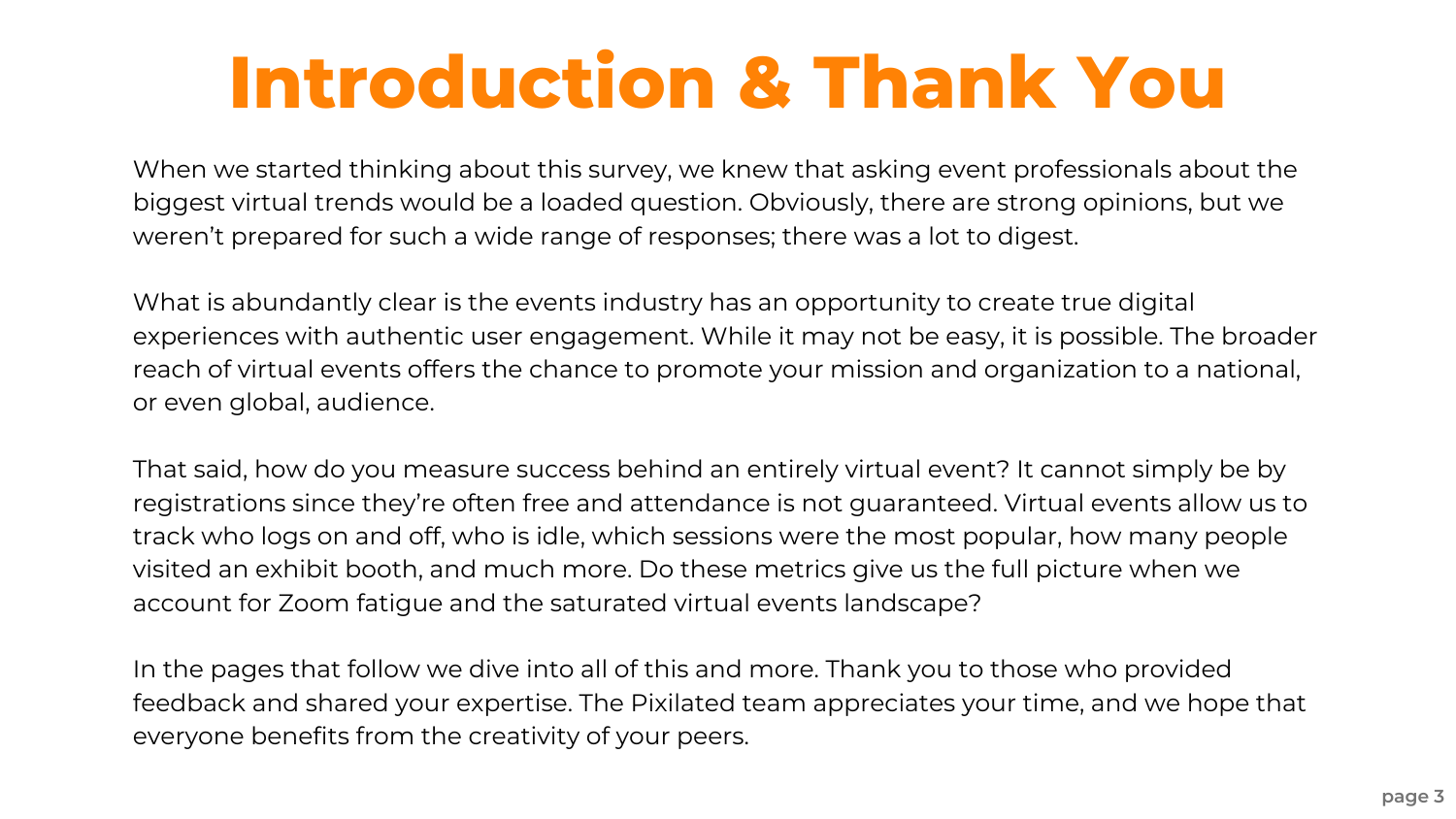- Hospitality & Destination Management **Organizations**
- Event Publications and Services
- Event Vendors
- Meeting Planners & Conference **Organizers**
- Non-profit Leaders
- Event Tech **Startups**
- Large **Corporations**
- Colleges & Universities



- Engage
- Interact
- Fun
- **Entertaining**
- Attention
- Boredom
- Uniqueness
- Personalized
- Burnout
- Hybrid
- Reach
- Scale
- Tangible
- Quality
- Flexibility
- Creative
- Integrated
- Seamless

Including:



# **Who Responded?**

### **WORD ON THE STREET**

#### *Frequently used Phrases*

From owners to CEO's and students to seasoned planners, we received over 500 submissions from all types of organizations across the industry.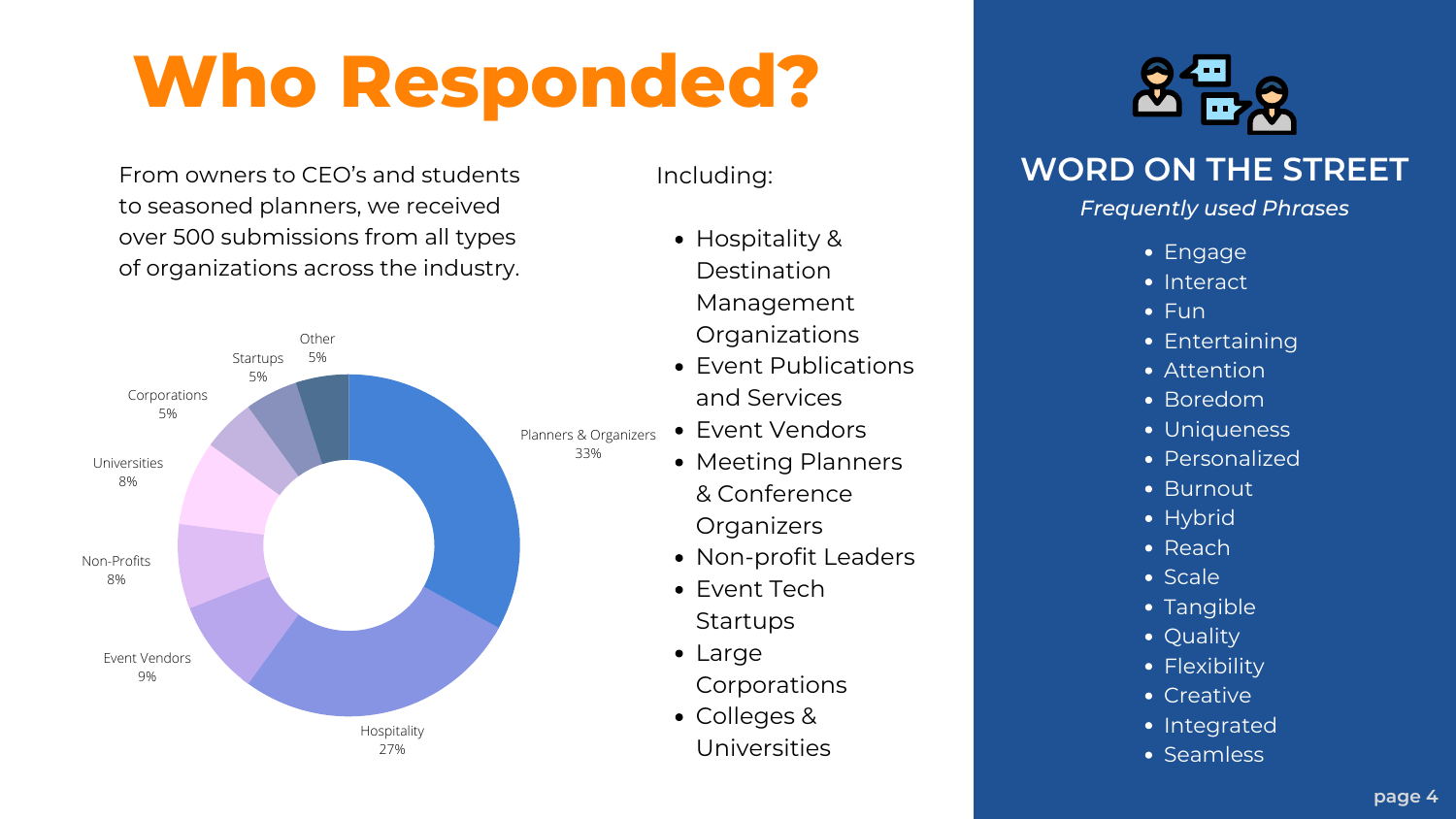# **Top 5 Takeaways**

**#1**

**Keeping Their Eyes on the Prize**

*How Can Organizers Defeat Zoom Fatigue?*

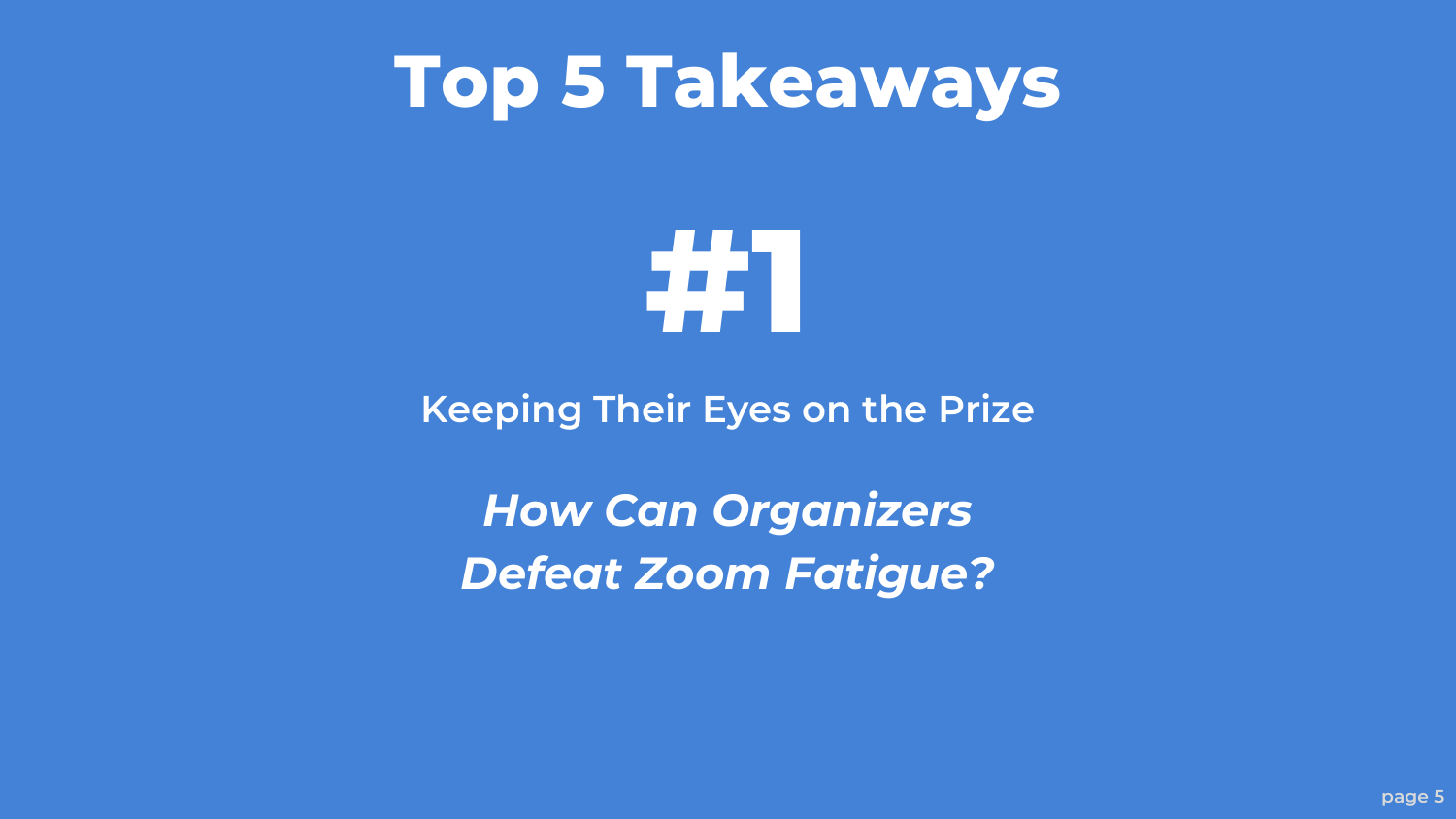#### **A simple Google search of "Zoom fatigue" brings up infinite results!**

It's not farfetched to say that every organizer – regardless of event type – is struggling to find ways to keep preoccupied audiences focused on their messages.

No matter how they are delivered, networking remains the cornerstone of events. It is still an organizer's job to facilitate connections and create engagement. How exactly do you do that when distractions are abundant?





**Keeping Their Eyes on the Prize**

## *How Can Organizers Defeat Zoom Fatigue?*

# **Top 5 Takeaways**



**CREATE ENERGY PERSONALIZE EXPERIENCES PROVIDE VALUE**



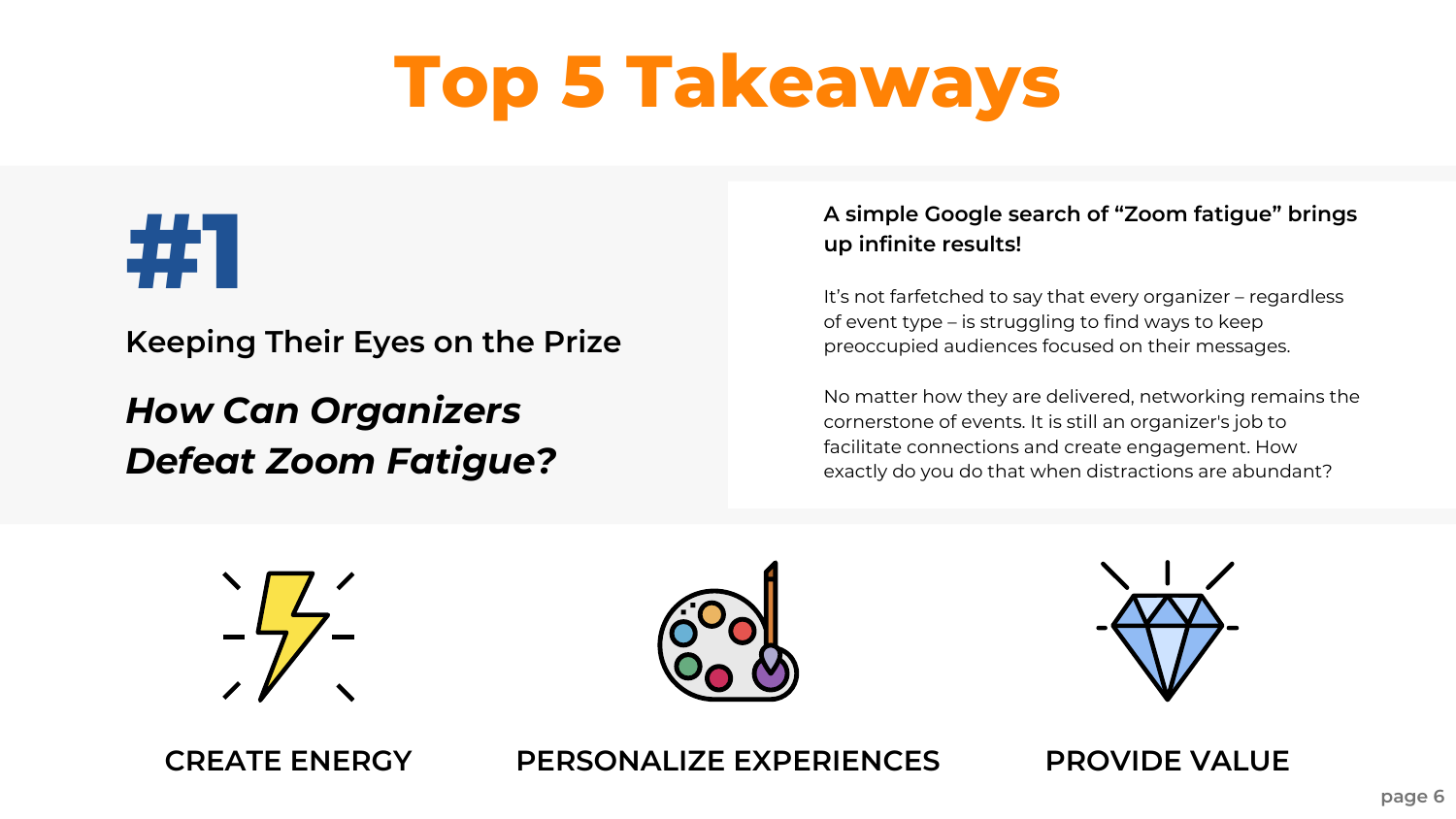- o Engaging MC's and dynamic breakout speakers generate FOMO by recruiting presenters that radiate confidence on camera.
- o Entertainment make breaks and transitions fun, create a reason for attendees to stay online.
- VIP's or motivational keynote speakers look outside of your industry for someone who will pique interest.





### **CREATE ENERGY**

- o Send swag in advance create a tangible connection between attendees and your event.
- Breakout sessions by topic give everyone a voice and way to be heard.
- o Interactive games and activities lighten the mood, competition can create levity.
- o Video on or avatars many attendees want to be on camera, but for those who prefer not to be, avatars are a great way to encourage participation (based on platform).



- o Condensed timelines be mindful of home commitments and differing schedules by splitting up the day and offering 30-45 minute sessions.
- o On demand content attract people who have a hard time committing to live options. Gary Schirmacher with Maritz Global Events suggests "look at ESPN type highlights. It would be nice to tune into an hour or even 45-minute show that gives the highlights, has commercials from sponsors and leads you to deeper education ops."
- Post-event content library offer deliverables (videos, PDF's) that can be applied in the real world.

### **PERSONALIZE EXPERIENCES**

#### **PROVIDE VALUE**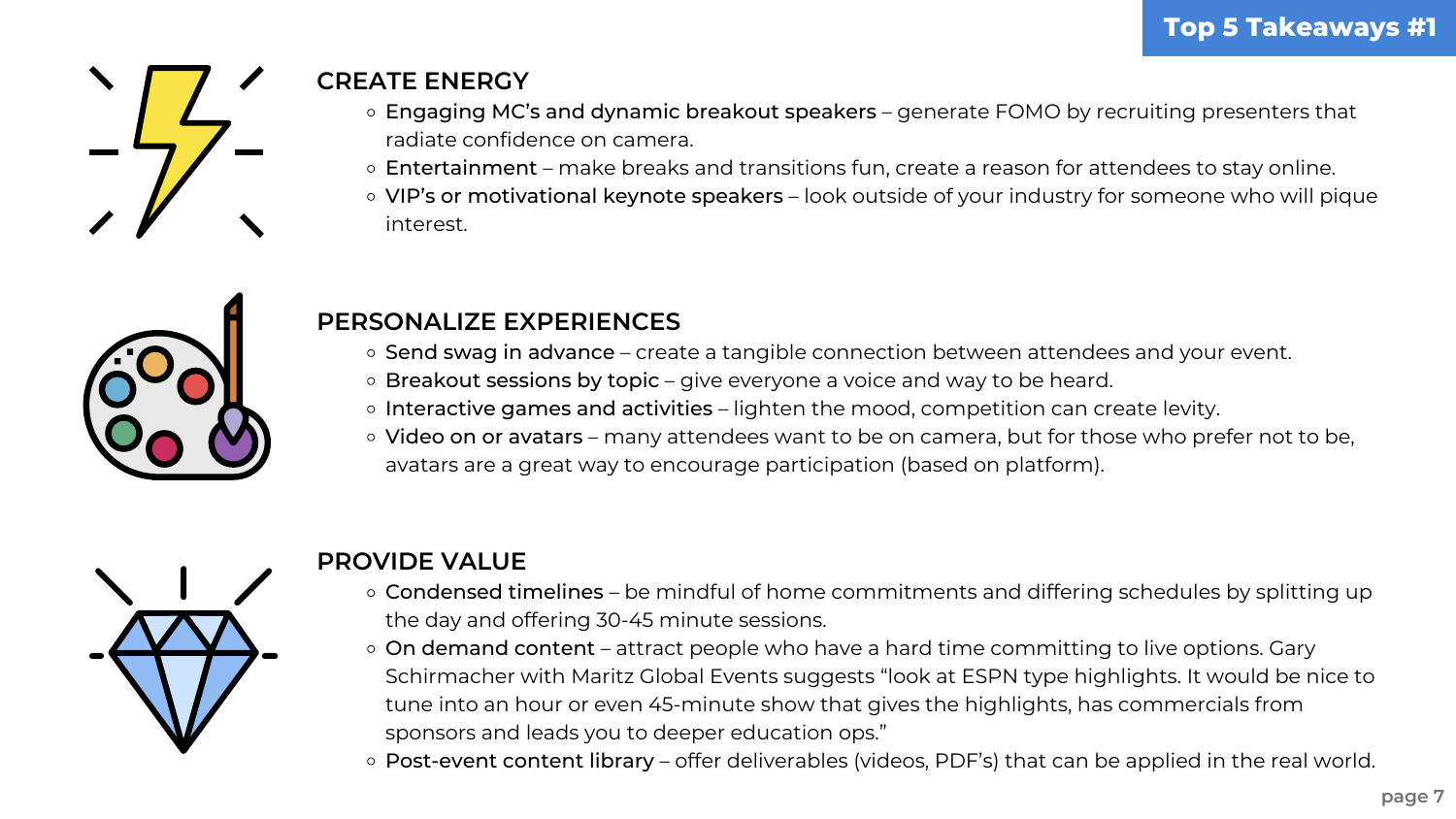Remain flexible in your attitude by thinking of ways to use technology to your advantage and approach the planning as if it is both a professional conference and entertainment production.

- Drink ingredients (coffee, alcohol, etc.)
- Gift cards (for lunch, cooking class supplies, etc.)
- 
- Snacks
- Masks, hand sanitizer, PPE
- Props for dance parties or other entertainment
- Books
- Trivia or bingo cards
- 
- 
- Apparel
- 
- Drinkware
- Buttons or pins

**"Avatars provide an opportunity to design your character that can represent you and still engage with others without the awkwardness of showing your face and your home online. "**

- Race (running or walking) numbers
- Scavenger hunt materials
	-
- Tech items (power packs, screen cleaners, USB hubs)
	-



- 
- 

-Stephanie Spooner, Senior Event Manager

- Badges and lanyards
	-

## **BOTTOM LINE**

#### **Top 5 Takeaways #1**

### *SENDABLE SWAG*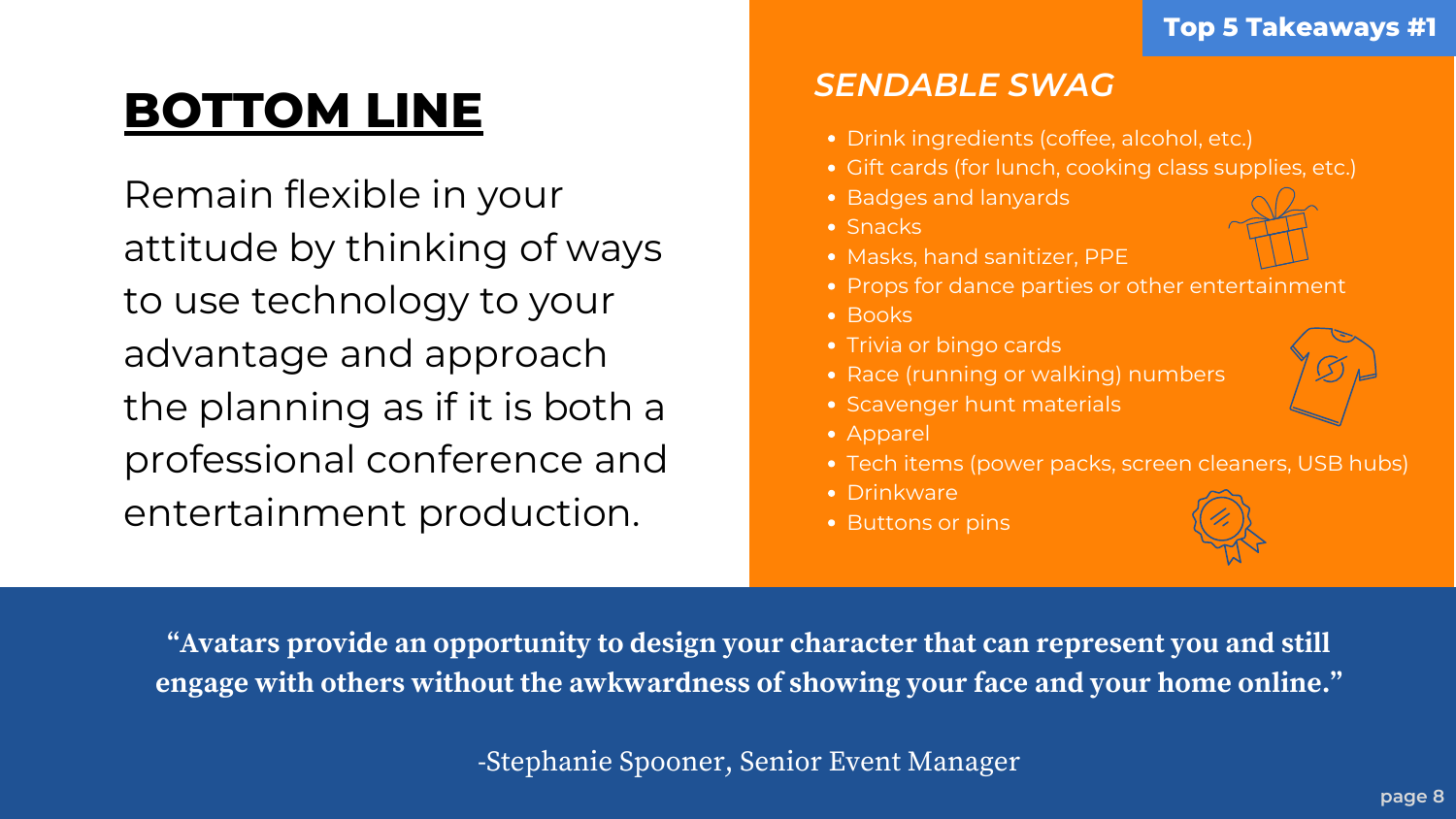# **Top 5 Takeaways**

**#2**

**What's In It For Me?**

*How to Differentiate Your Event*





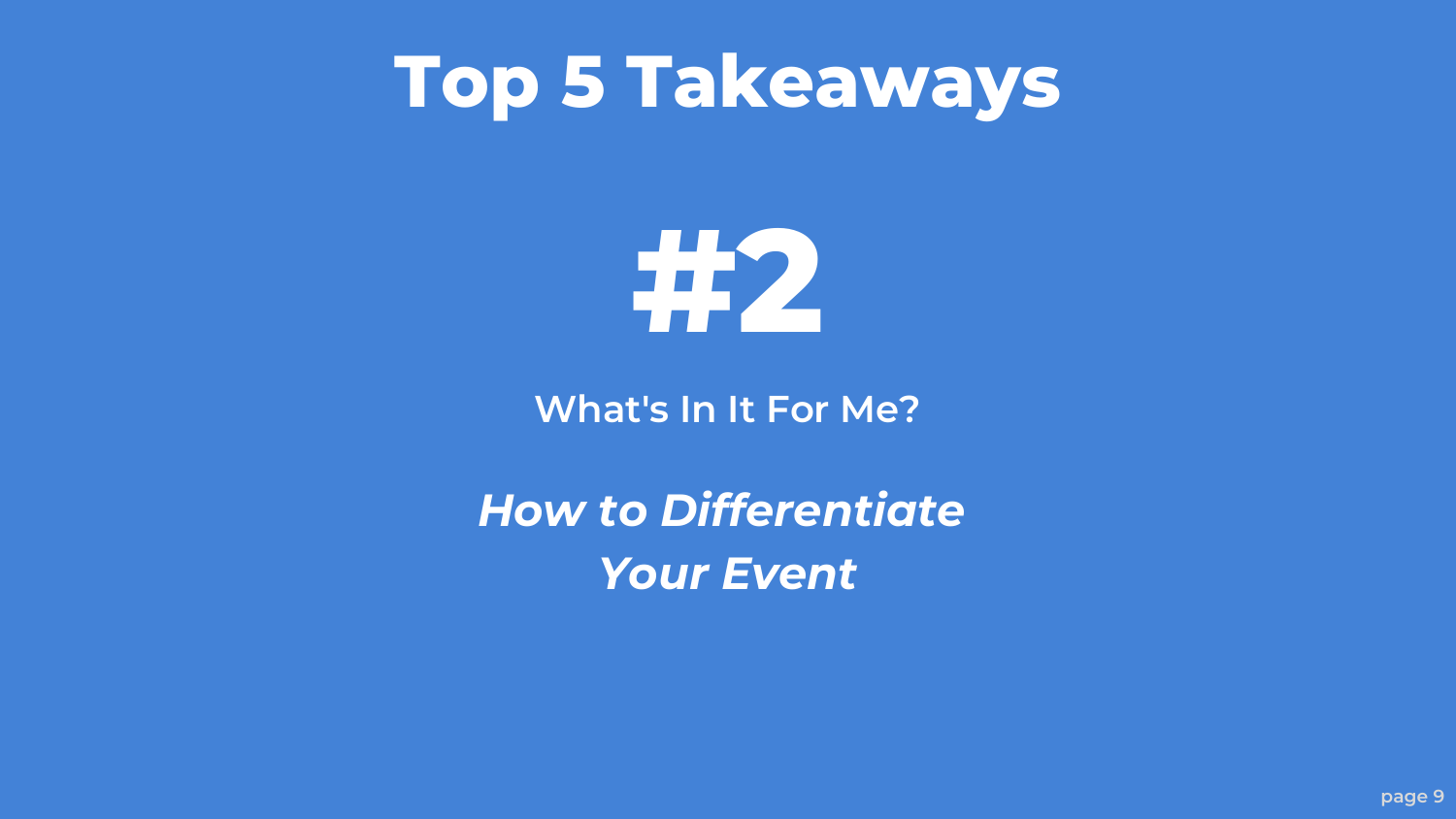### **With so much interaction going digital, attendees are beginning to see any kind of Zoom meeting as a**

**virtual event.**

No longer are you just competing for attention within your own industry, you are now competing against personal obligations. It is more important than ever to answer the attendee question "what's in it for me".

You must show how you can resolve challenges or provide guidance – how are you going to help them in their daily lives?

## *How to Differentiate Your Event*

**What's In It For Me?**

# **Top 5 Takeaways**



**RELEVANT CONTENT ENGAGING & QUALITY SPEAKERS**



**PERSONALIZATION**

**How are you going to help them in their daily lives?**





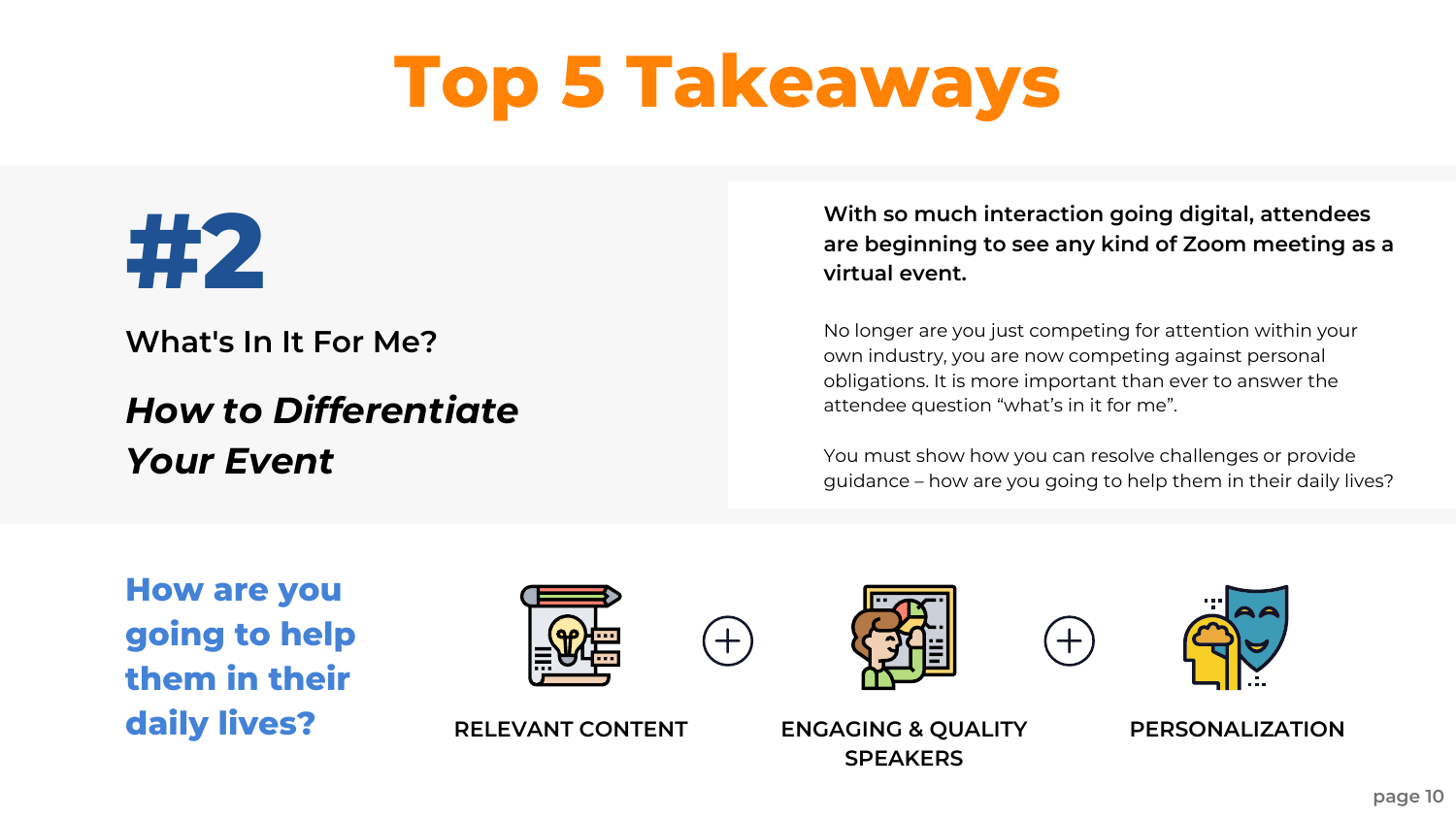Your messaging needs to be less about you and more about them.

Move away from listing all the things you are offering.

Start highlighting the questions you are answering and problems you are solving.

#### **RELEVANT CONTENT**

Focus on finely tuned subjects that will resonate, this is not the time to offer an abundance of sessions.



#### **ENGAGING & QUALITY SPEAKERS**

Presenting on screen is not a universal skill, make sure to find speakers who can do this effectively.



#### **PERSONALIZATION**

Involve attendees in the event, make them feel seen and heard (see our *Ideas Exchange* on the next page for ways to increase participation).

## **Differentiation comes down to a few key components**

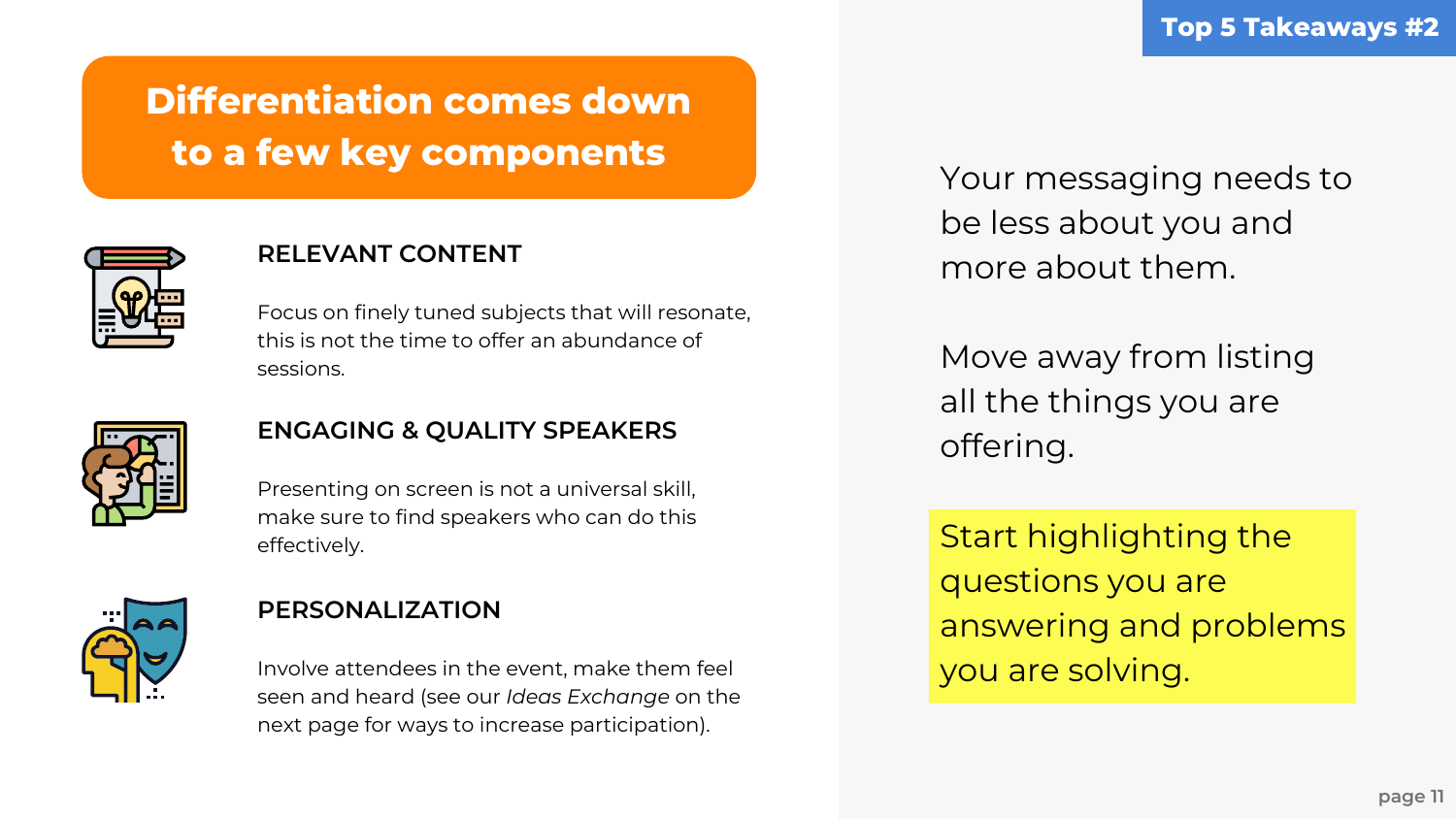Help attendees be the hero of their own story by clearly providing solutions to their challenges – if you can tell them what's in it for them to attend you will stand out from the crowd.

- Galas or Ceremonies
- DJ's
- **.** Welcome Kits
- Virtual Dance Party or Dance Lessons
- One-on-One Meetings
- Trivia Hour
- Book Discussions
- Gamification
- VR/AR experiences
- QR codes
- Chat widget (text and face-to-face)
- Artificial intelligence



## **BOTTOM LINE**

### *IDEA EXCHANGE*



- Happy Hours
- Photo Booths
- Celebrity Entertainment
- Museum Tours
- Fashion Shows
- Cooking Class with Celebrity Chef
- Silent Auctions
- Exercise Classes
- Mixology
- Charity Fundraisers
- Avatars
- Micro Receptions

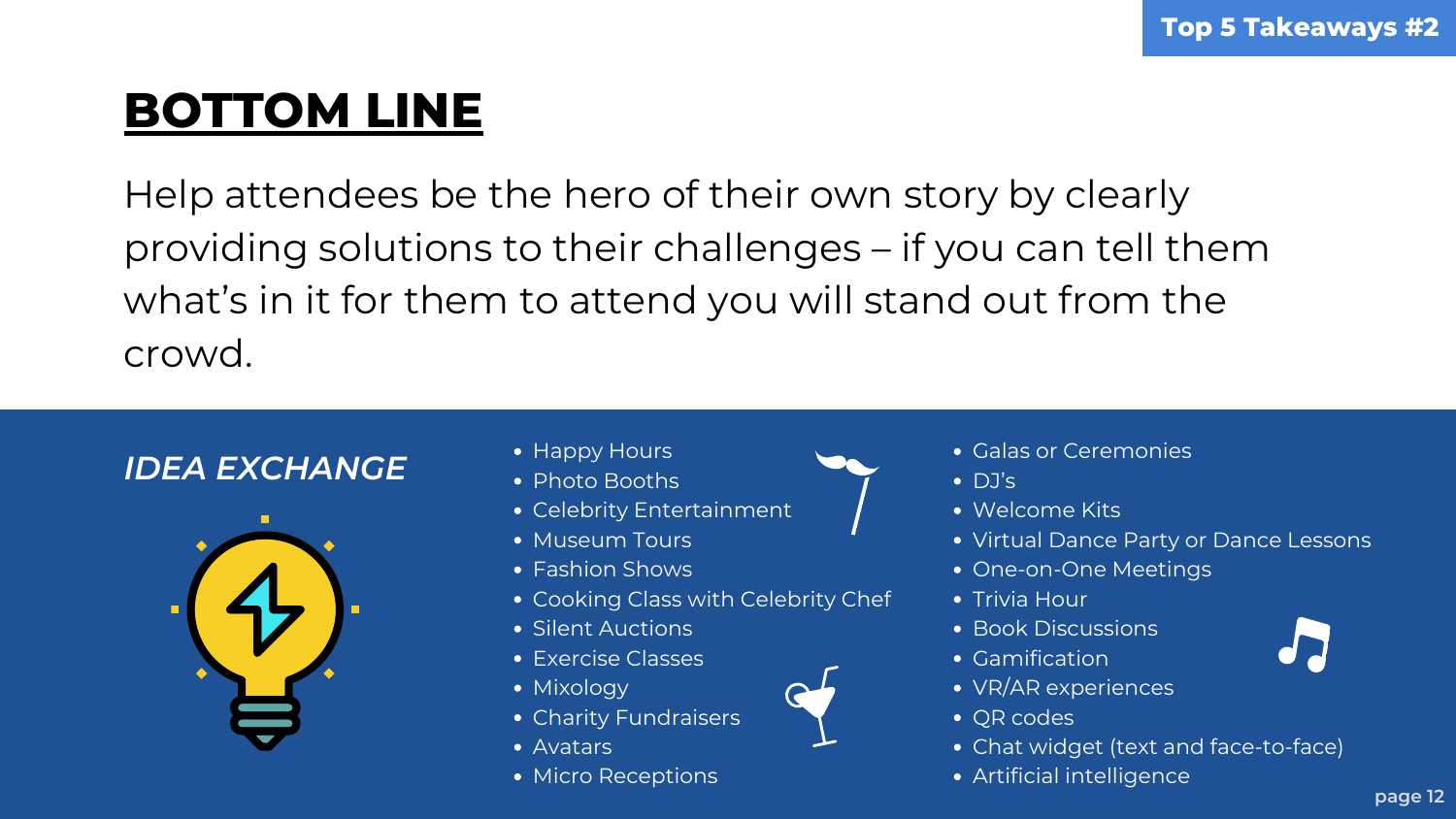# **Top 5 Takeaways**

**#3**

**From Infancy to Adulthood**

*Navigating Event Technology*

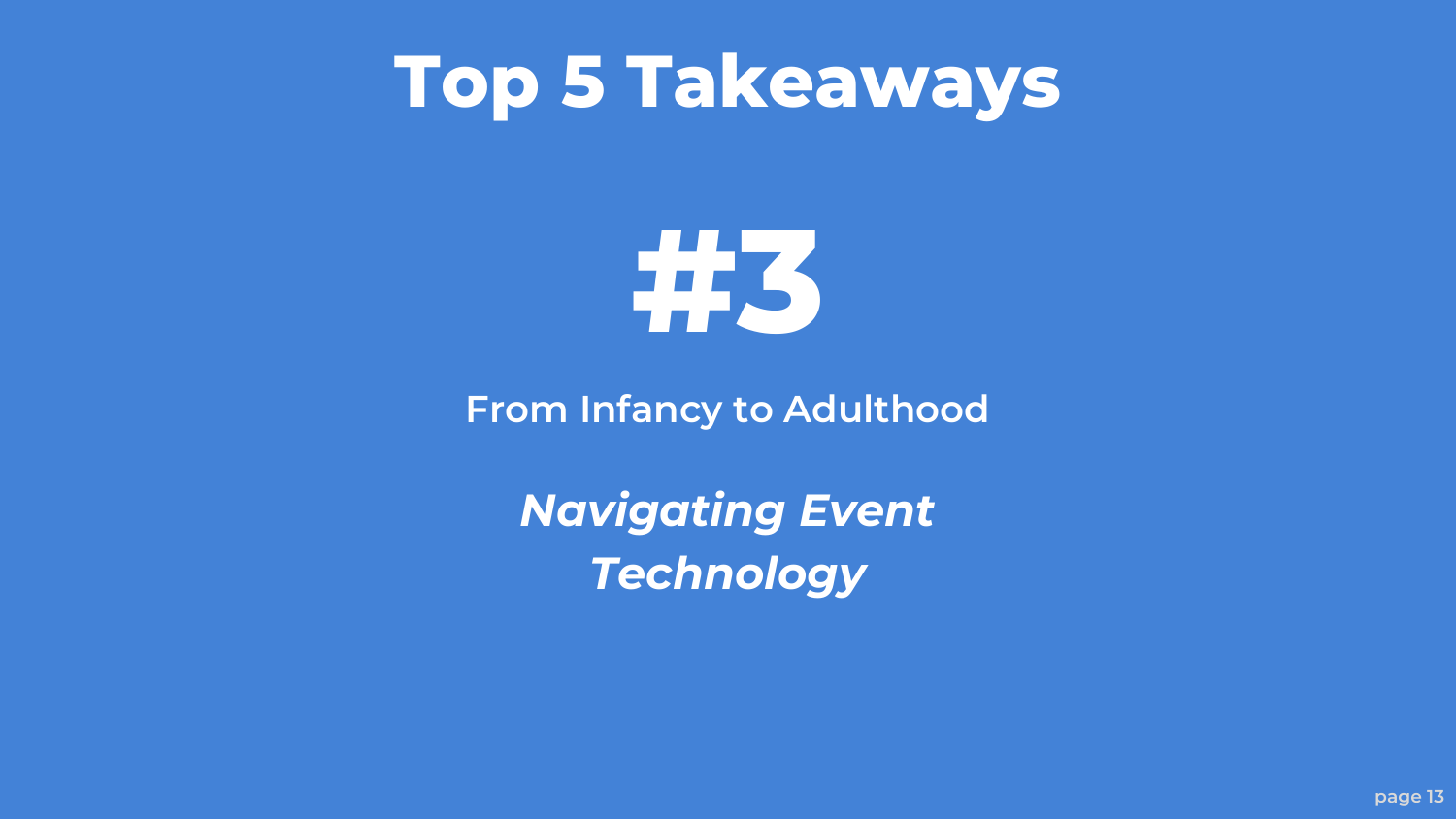#### **In what felt like a matter of days, event organizers experienced a virtual event platform boom.**

We uncovered two schools of thought related to the dramatic increase in platforms – those who find it difficult to keep up with the changing landscape and those who feel nothing new has been introduced in

| <b>STATISTICS</b>        |  |
|--------------------------|--|
|                          |  |
| <b>Contract Contract</b> |  |
|                          |  |
|                          |  |





months.

Regardless of your take on the technology, everyone agreed on one thing - attendee standards and expectations have noticeably increased. Initially, simple webinars and platforms were acceptable, but as time has marched on, participants have become more discerning.

## *Navigating Event Technology*

**From Infancy to Adulthood**

# **Top 5 Takeaways**









### **TECHNOLOGY EXPECTATIONS HAVE RISEN**

**Now they're expecting...**

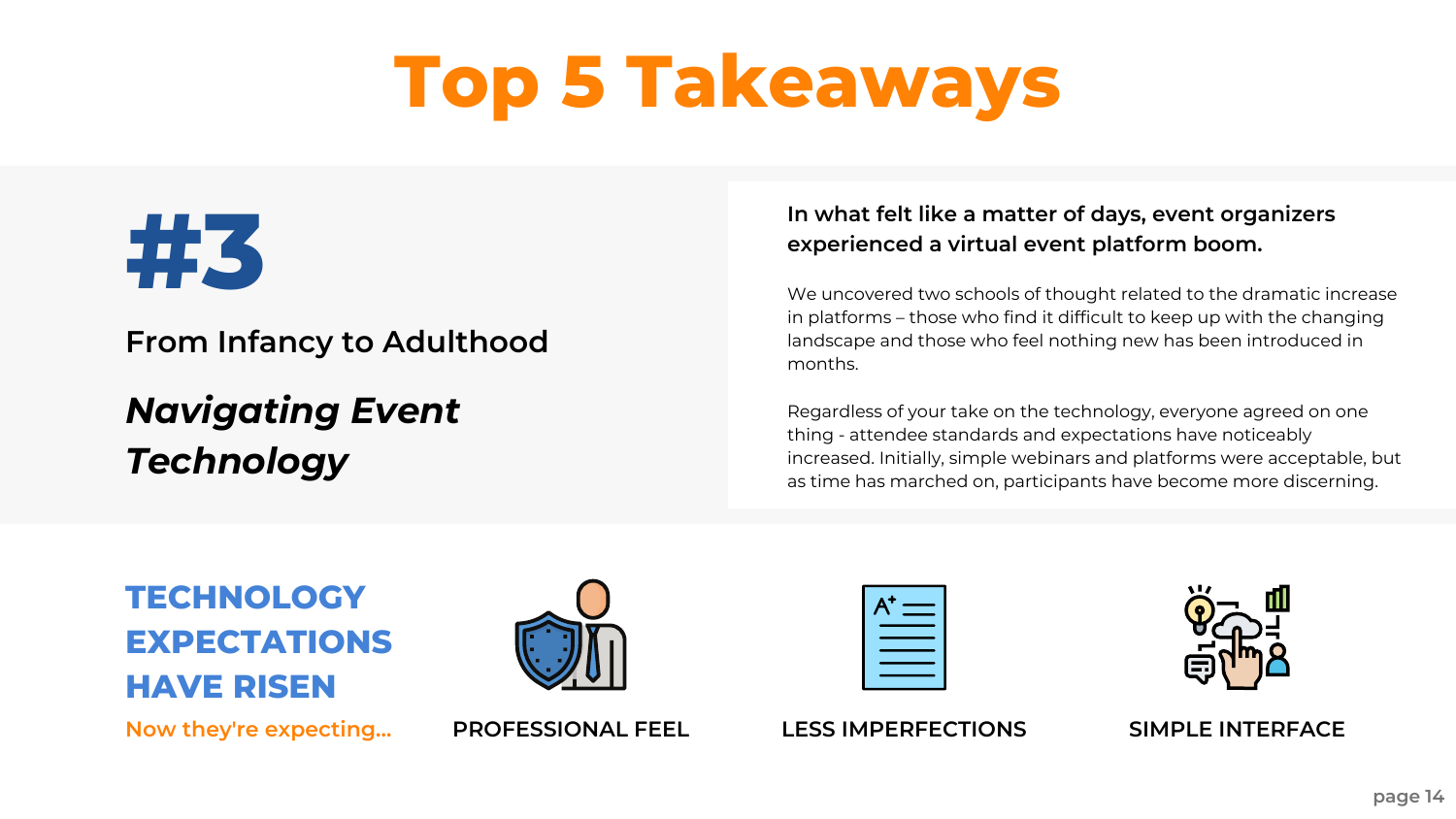#### **PROFESSIONAL FEEL**

Higher production value, including professional pre-recorded videos that can be streamed.

| $A^+$ $=$ |  |
|-----------|--|
|           |  |
|           |  |

### **LESS IMPERFECTIONS**

Reduced patience with "technical difficulties" and the expectation of a friction free experience.



#### **SIMPLE INTERFACE**

A seamless, easy-to-navigate platform where resources are readily available.

### **Now they're expecting...**



### Attendees are not the only ones with higher expectations, *sponsors are demanding more too*.

Improvements are needed in the virtual tradeshow experience; exhibitors are not finding an effective way to tell their company story and low booth attendance makes it hard to justify the ROI on sponsorships.

As the conversation continues it will be focused on platform flexibility vs. leveraging the platform strengths. Technology should continue to grow, but moving forward it should be a collaborative effort between planners and developers with an emphasis on building out networking.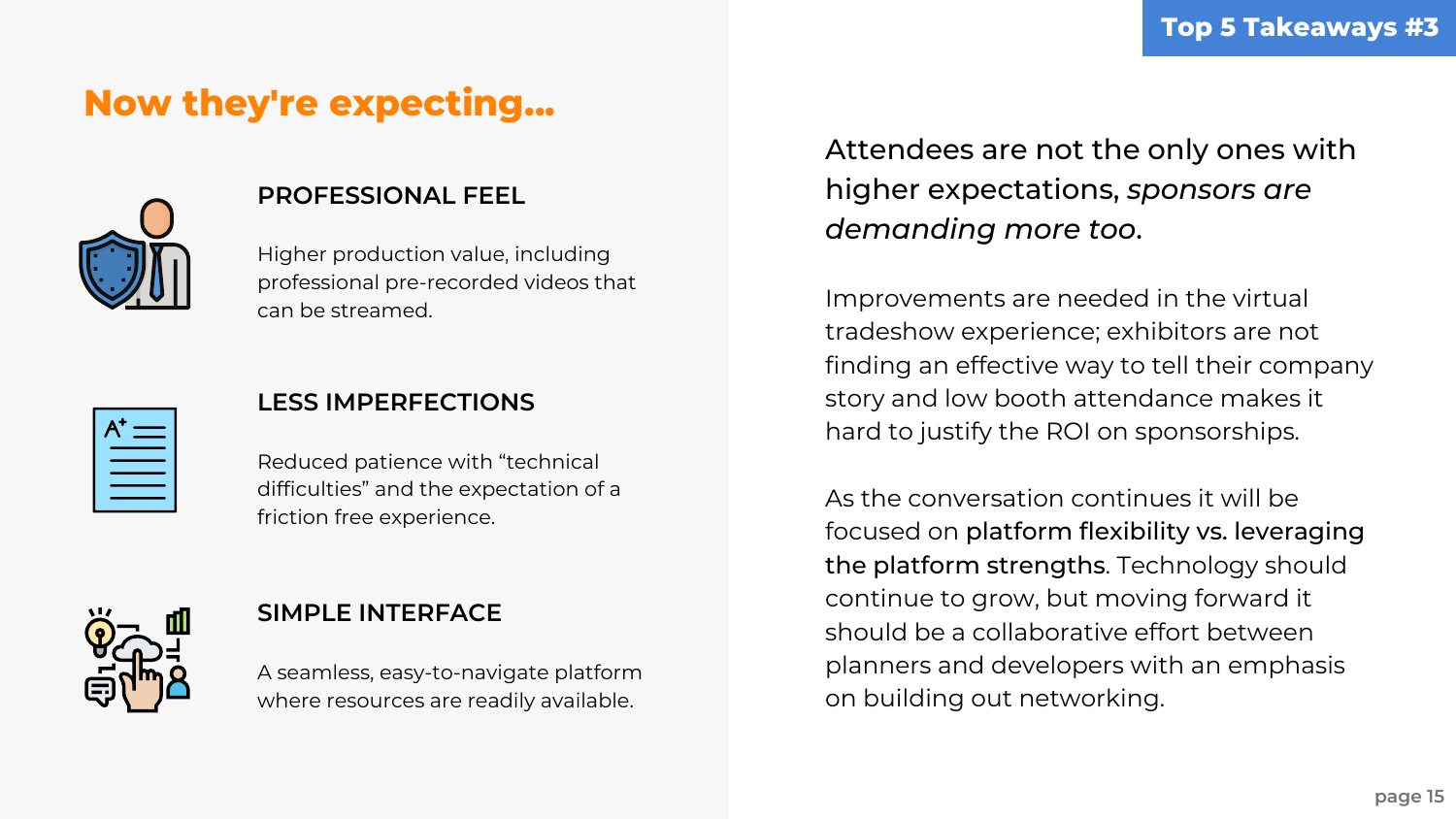Focus on your event strategy, then choose a platform that you can easily manage.

Your comfort with the technology will allow you to build a better user experience.

**"It's not about the platform, it's about the experience you're trying to create. "**

-Kristi Sanders, Sr. Director of Community Engagement - Meeting Professionals International

## **BOTTOM LINE**

#### **Top 5 Takeaways #3**

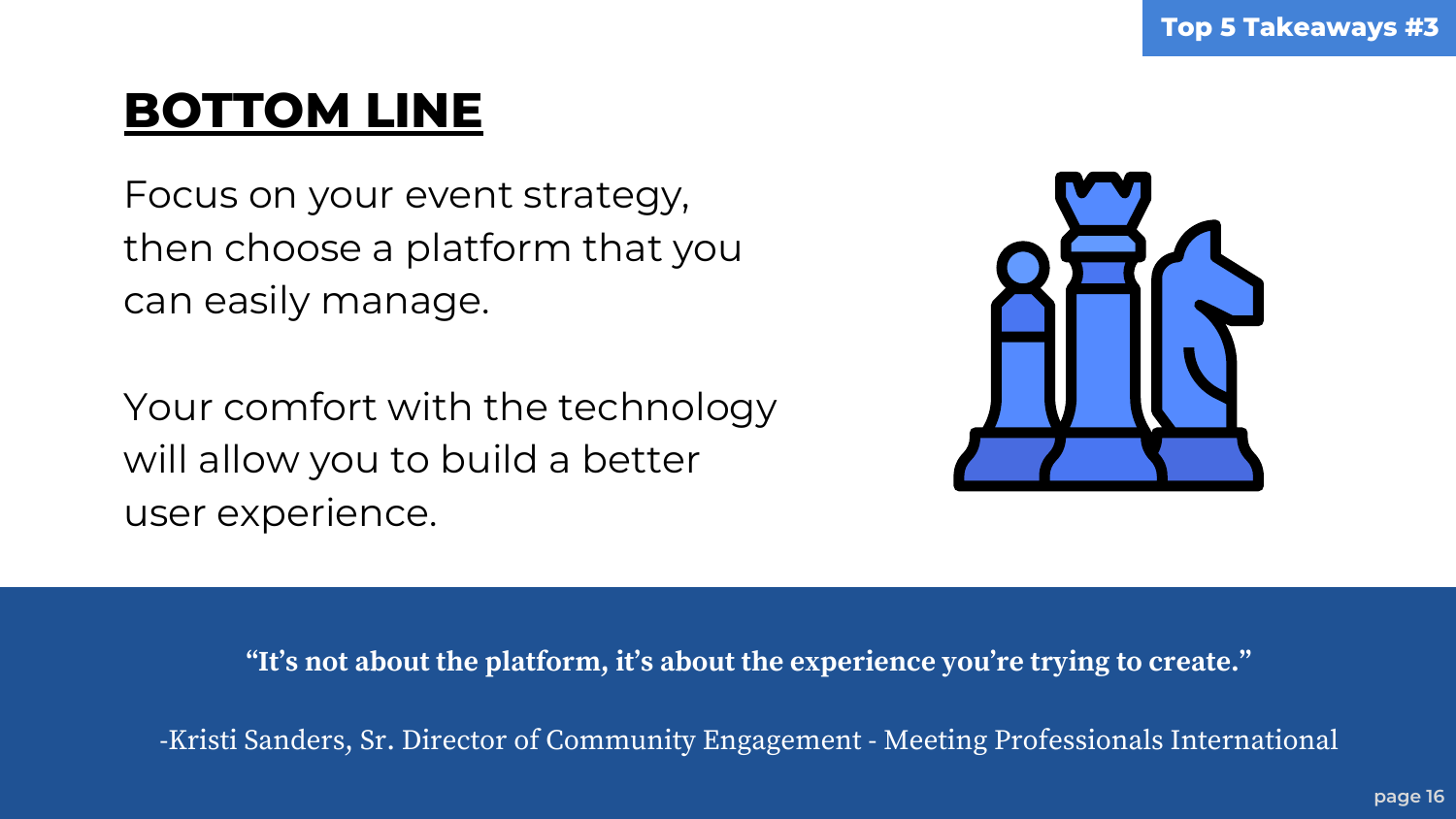# **Top 5 Takeaways**

**#4**

**Show Me the Money**

*Monetizing the Digital Experience*





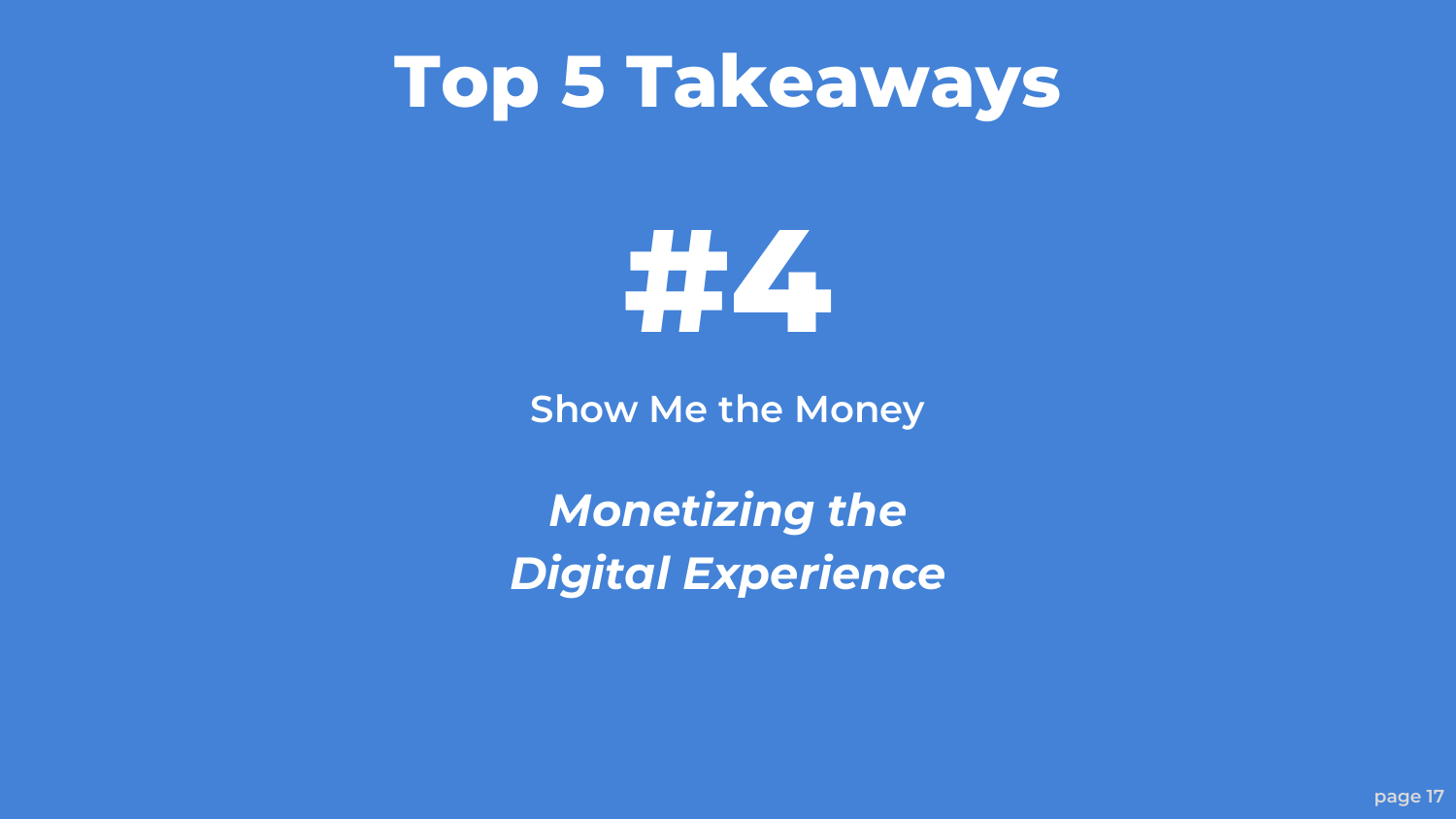#### **With the digital experience untested, early virtual events were largely offered at no-cost.**

Overcoming the initial expectations for free content is proving to be a hard mentality to break. If you can get past the reluctance to pay, attendees don't feel that a virtual experience should come at the same price as the in-person event.

The truth is, they are not wrong. Though producing an online event does carry a lower price tag than in-person meetings, it is certainly not free. Unfortunately, there is a wide gap between revenue generation and digital production costs.

## *Monetizing the Digital Experience*

**Show Me the Money**

# **Top 5 Takeaways**





**FREEMIUM WHAT YOU THINK**



**IT'S WORTH**





**SPONSOR VIDEOS**

**How event organizers are monetizing...**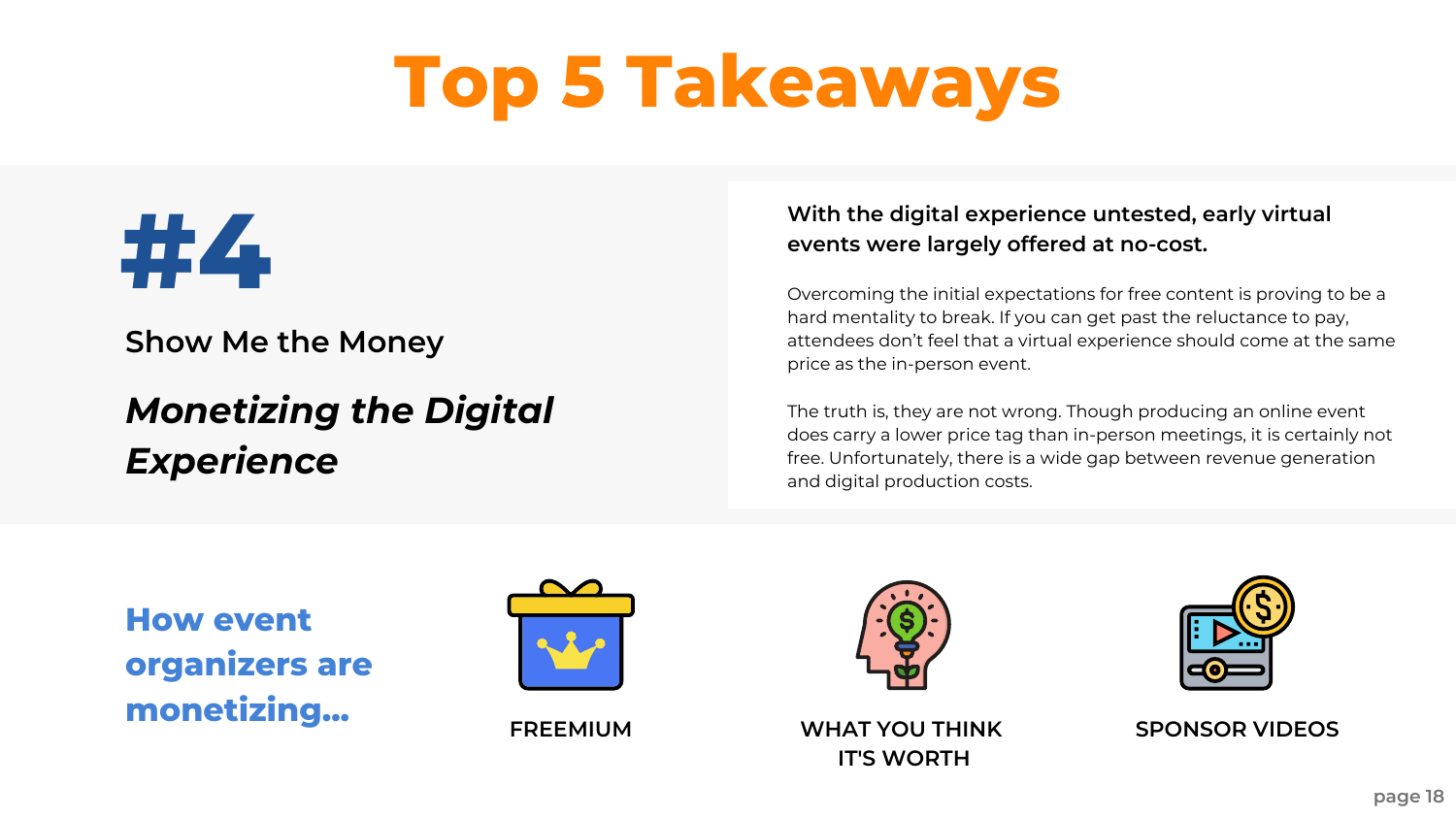#### **FREEMIUM**

Different levels of access or varied availability with assigned price tags. *For example: Level 1 - attend keynote and tradeshow for free; Level 2 – level 1 benefits, plus* participate in breakouts for an additional fee; Level 3 - level 1 & 2 benefits and access to recordings *as an add on; Level 4 - full VIP experience at a premium rate*



### **WHAT YOU THINK IT'S WORTH**

Set a value and ask attendees to either pay that value up front or invoice them post event asking them to pay what they felt the event was worth to them.



#### **SPONSOR VIDEOS**

Increase sponsor visibility by selling as a standalone opportunity or as part of a sponsorship package; play them during highly attended portions of the event (i.e. keynotes).

### **In need of revenue, organizers have employed many ways to monetize experiences:**

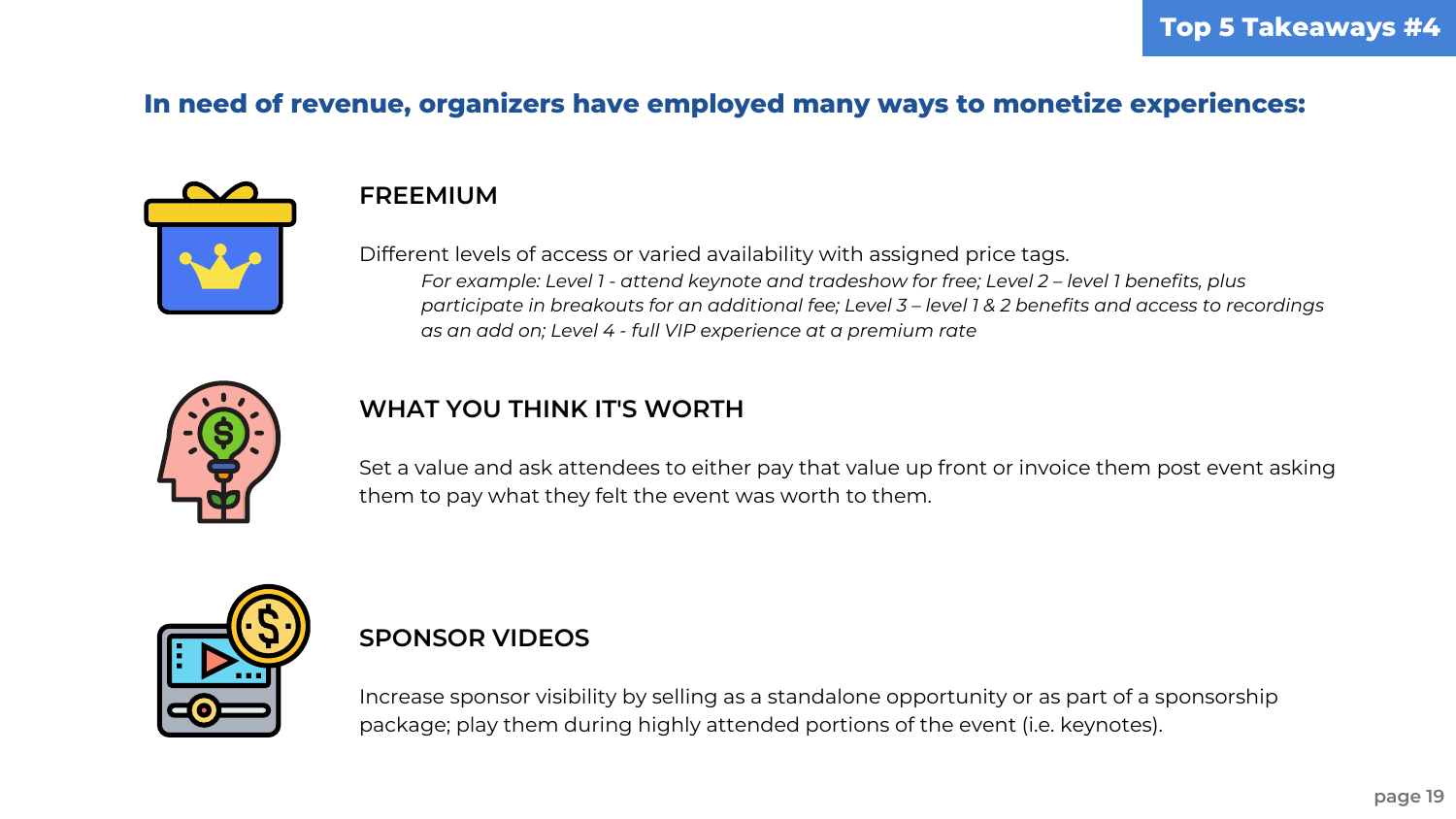Moving toward a paid model for virtual events will take a seismic shift by the entire industry as we find ways to generate revenue for the sustainability of our organizations.

**"Our customers are finding ways to monetize online content using perks, different levels of access, or varied availability. "**

-Spencer Elliott, CEO of ViewStub

## **BOTTOM LINE**

#### **Top 5 Takeaways #4**

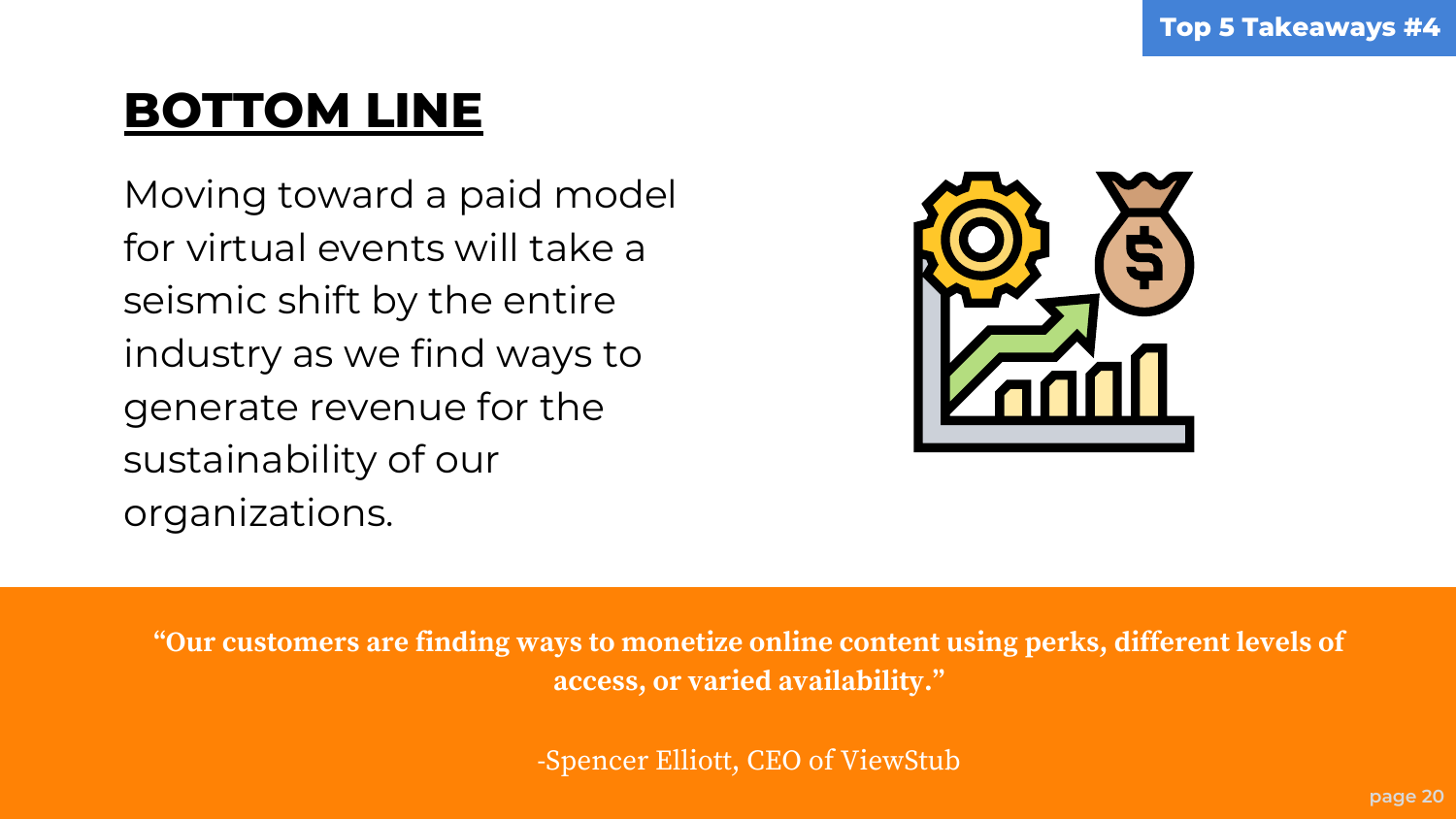# **Top 5 Takeaways**

**#5**

**Until We Meet Again**

*The Emergence of Hybrid Events*





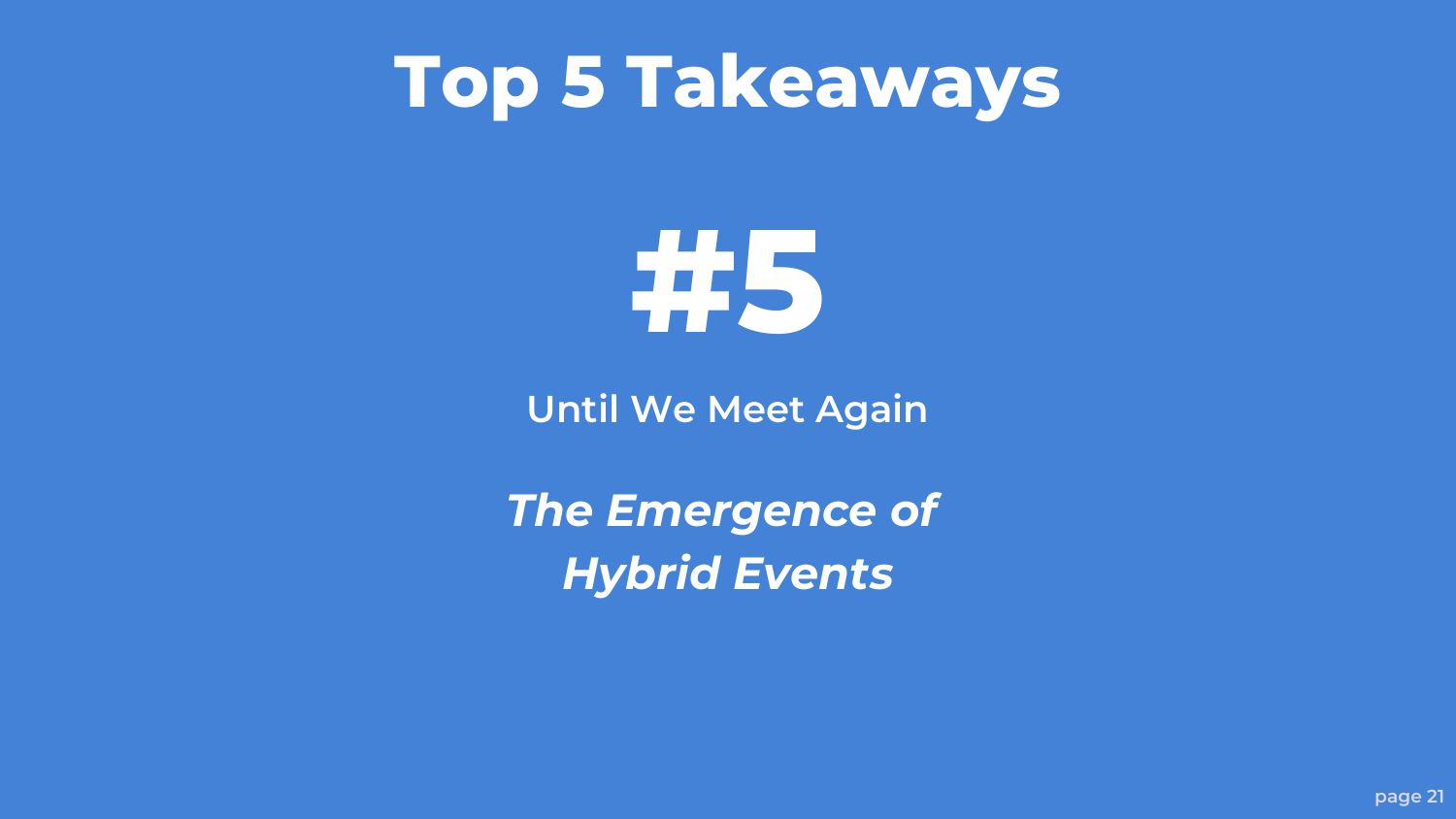#### **Though the events landscape is forever changed, there is no doubt that face to face (F2F) meetings will reemerge, taking on a critical role.**

A handful of respondents felt investing in virtual events was not worth it, preferring to wait out for in-person gatherings, but most agreed that moving forward hybrid meetings will become standard.

**REDUCE EXPANDED REACH & REDUCED ENVIRONMENTAL GREATER FLEXIBILITY IMPACT**







Many are seeing increased requests from clients or within their own organizations to book F2F meetings where allowed. Presenting multiple registration options offers several benefits.

### *The Emergence of Hybrid Events*

**Until We Meet Again**

# **Top 5 Takeaways**



**EXPANDED REACH & ATTENDANCE**

**NEW REVENUE STREAMS**

**Benefits of offering virtual and in-person**



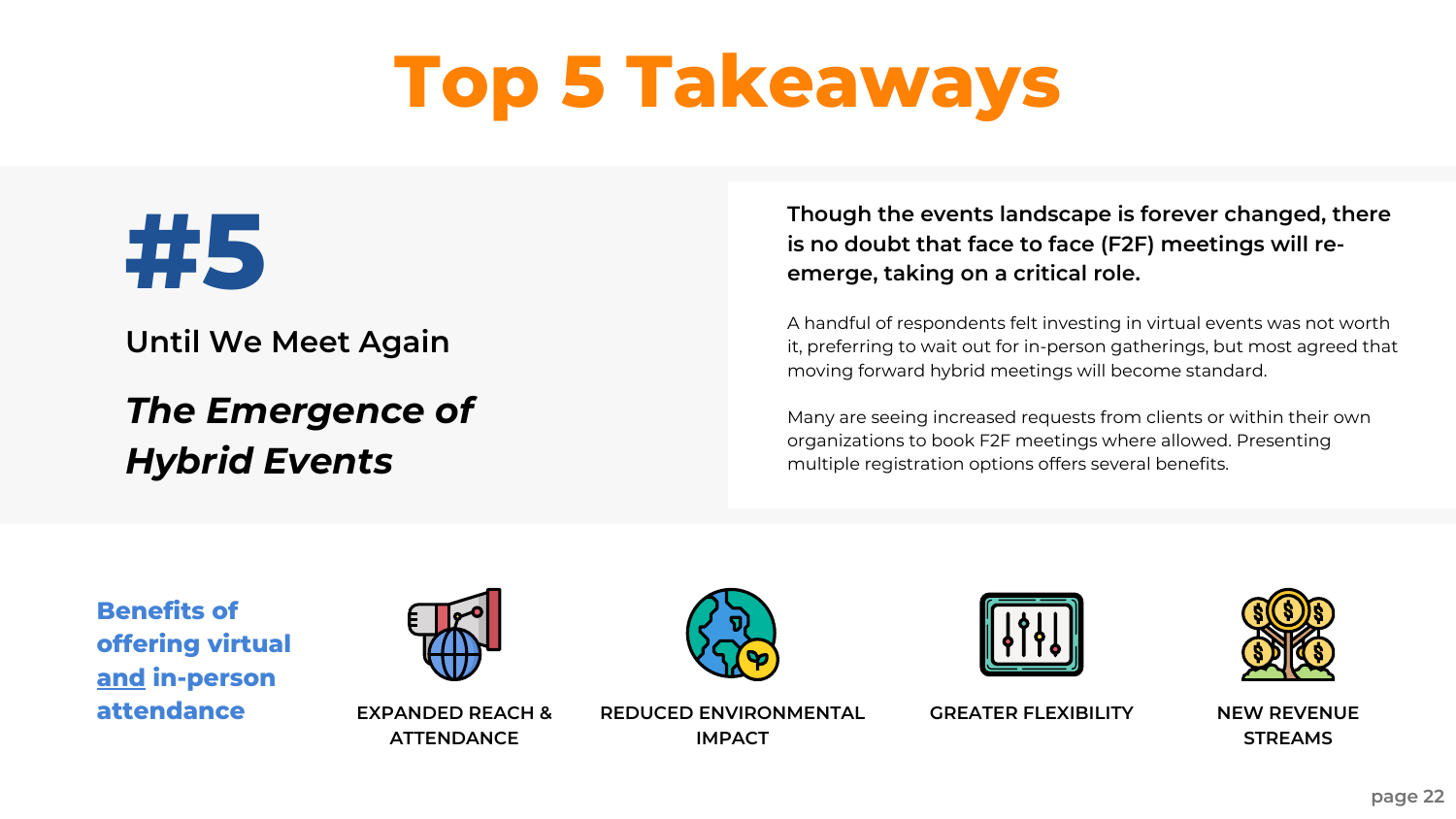#### **EXPANDED REACH & ATTENDANCE**

Hybrid event models allow for a broader, possibly international audience with fewer travel costs associated.



### **REDUCED ENVIRONMENTAL IMPACT**

Less travel and tradeshow waste have a substantial effect on sustainability.



#### **NEW REVENUE STREAMS**

A virtual event component will ultimately increase revenue potential.

### **Multiple registration options, both virtual and in-person, offers several benefits.**



#### **GREATER FLEXIBILITY**

Having multiple options tackles changing needs for both attendees and event organizers.

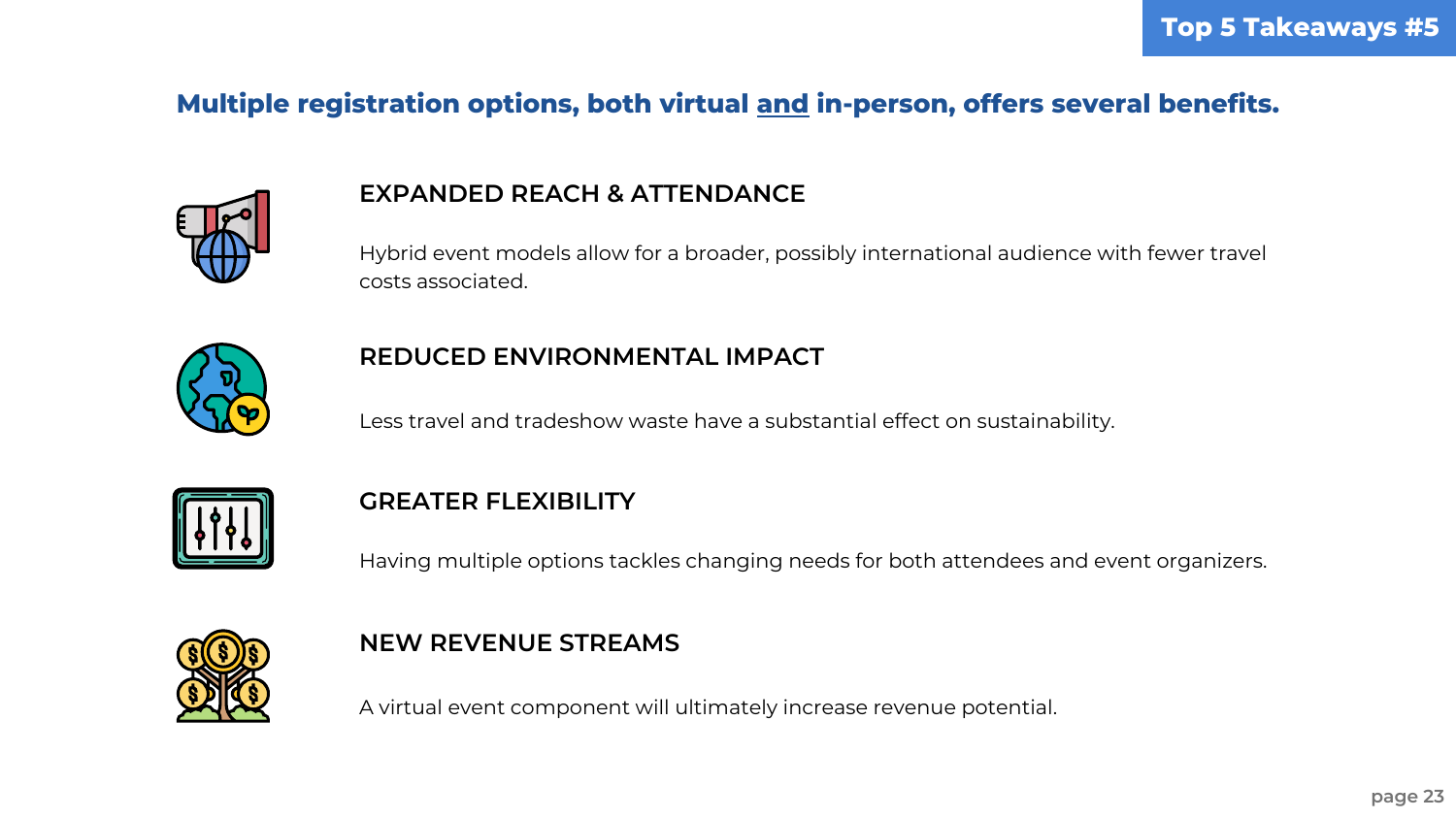Virtual event options will not suddenly disappear, so begin looking at how offering digital experiences can enhance future in person offerings.

"While in person events will not be totally lost, people are going to tsk tsk if there is not a **virtual option. "**

-Cameron Toth, CEO of Toth Event Staffing

## **BOTTOM LINE**

#### **Top 5 Takeaways #5**

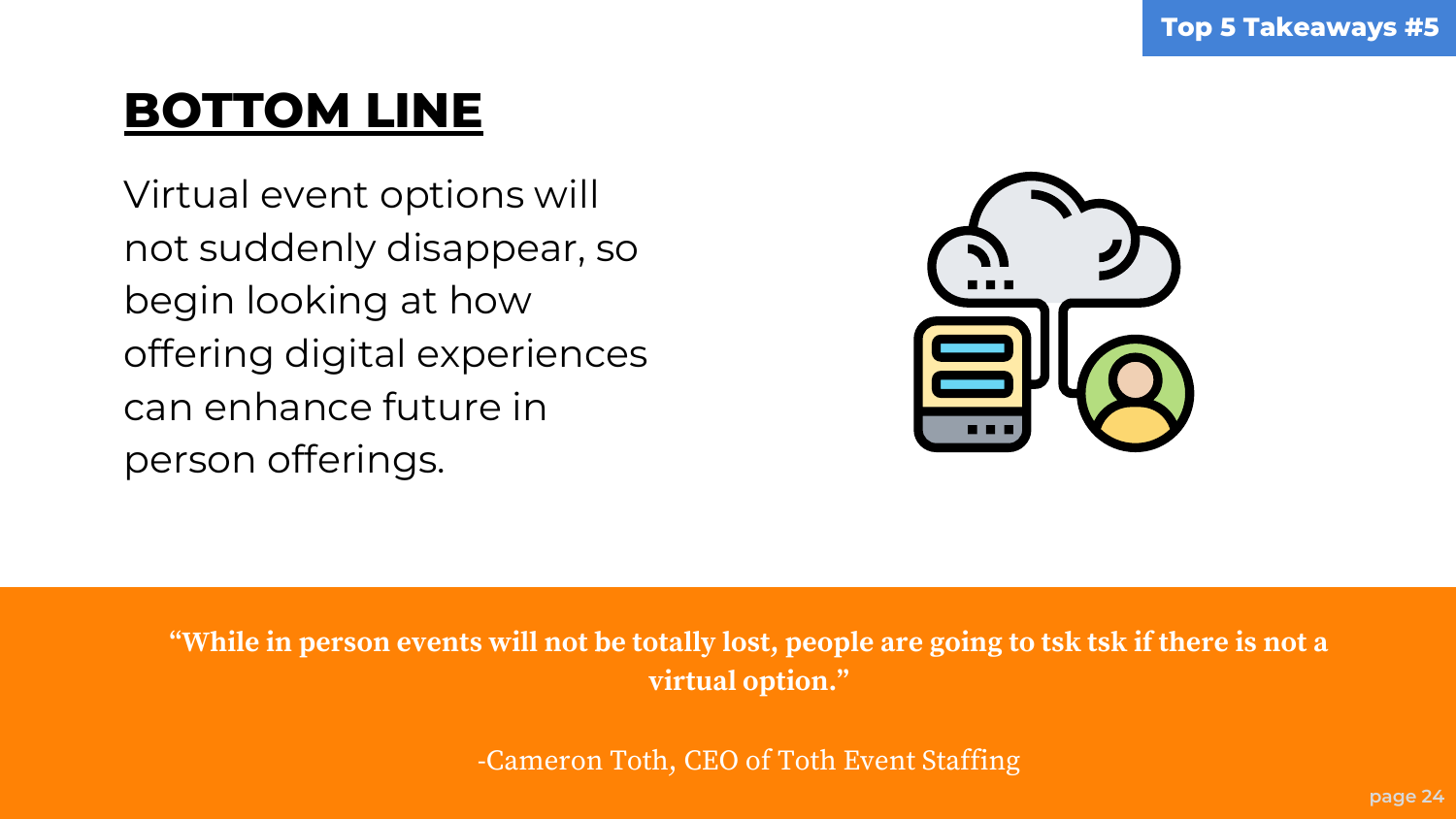All differences aside, we continually heard many mourn the loss of events as we knew them. While it is difficult, we must wrap our minds around the fact that we are witnessing a massive shift in the industry. Even as F2F meetings return, digital experiences are here to stay.

Answers focused on the need to replicate in-person experiences, but a handful of people called out fellow planners on failing to take advantage of virtual platform benefits. Events of all sizes are announcing fully virtual experiences in 2021, so the question begs to be asked, at what point do organizers capitalize on platform strengths and tailor their content accordingly?

Bottom Line: By focusing on what has been and applying those lessons to what can be, the events industry **will come back, bigger and better than ever!**



As Greg Elmhirst, GM of Elmhirst's Resort said, "the rise of virtual events could be a 'Napster moment' for the events industry." As event professionals it is up to us to create innovation that propels our industry forward and guarantees our future.

"I have been very impressed with the resiliency and creativity of our industry, " claims Stewart Mann, CEO of Wild Rooster Events, "and I believe those traits will ultimately help us persevere."

# **The Show Must Go On**

### *"What Was" vs "What Can Be"*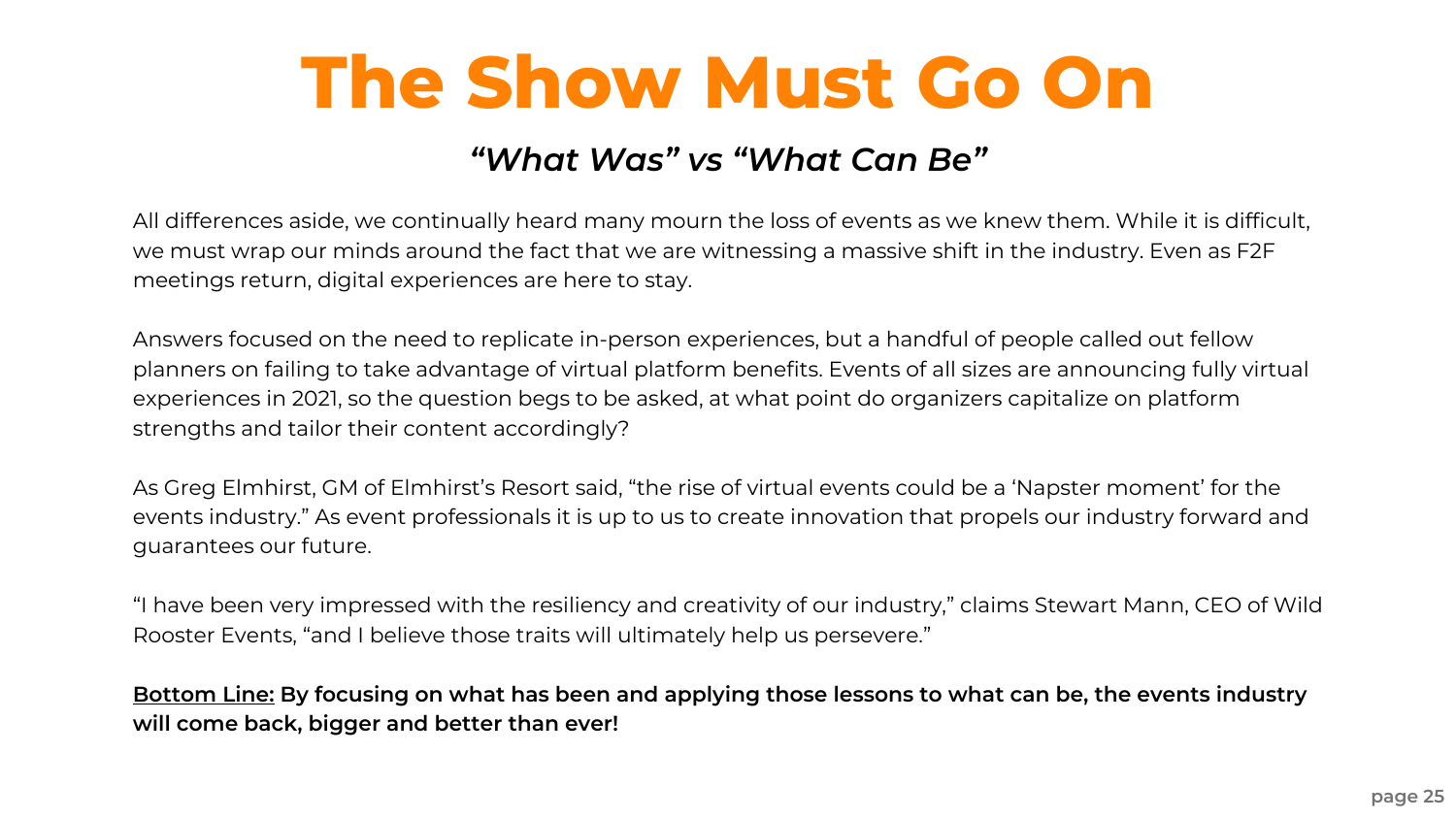# **Thank You**